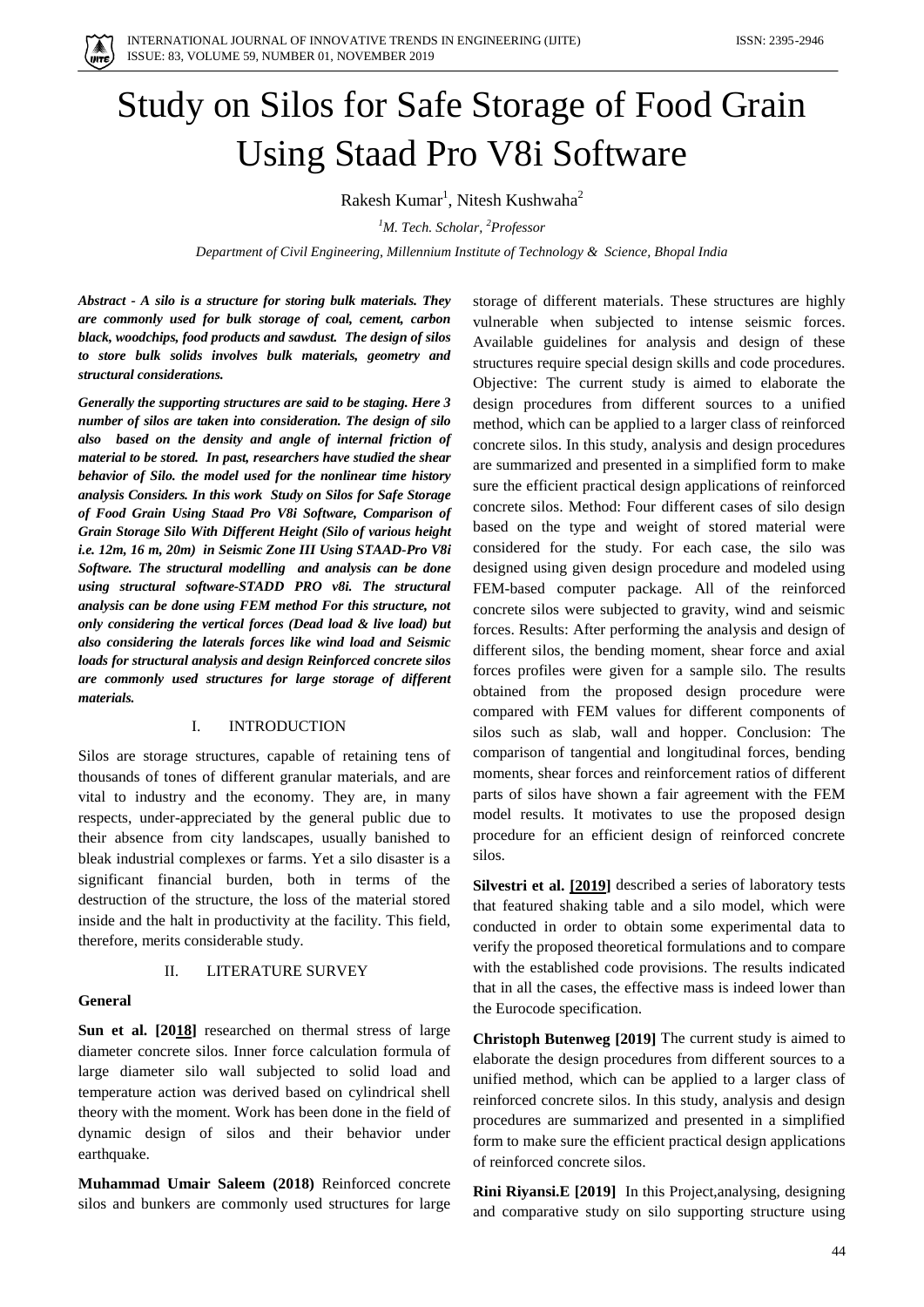

RCC and STEEL are done.The General Arrangement (GA) drawings are prepared using the 2D drawing software-AUTOCAD and the structural modelling, analysis and design can be done using structural software-STADD PRO v8i. The structural analysis can be done using stiffness matrix method and the design will be done based on IS code standards.

#### III. OBJECTIVES

The objectives of the research are outlined below:

• Study on Silos for Safe Storage of Food Grain Using Staad Pro V8i Software.

## IV. METHODOLOGY

This thesis deals with relative study of behavior of silo considering different height under earthquake forces. The comparison of different height of silos under seismic forces is done. Here 3 cases are taken and same load is applied in three silos for its behavior and comparison. Preparation of geometry in STAAD PRO

Silo Details

Case- I Diameter  $= 6$  m

Height  $= 12$  m

Seismic  $Z$ one = 3

 $Grain = **Wheat**$ 

Grain Density = 790 kg/ cum

Angle of Repose = 28 degree



Case – II Diameter =  $6 \text{ m}$ Height =  $16 \text{ m}$ Seismic Zone = 3  $Grain = **Wheat**$ Grain Density = 790 kg/ cum

Angle of Repose = 28 degree



Case III Diameter  $= 6$  m Height  $= 20$  m Seismic Zone = 3  $Grain = **Wheat**$ Grain Density = 790 kg/ cum Angle of Repose = 28 degree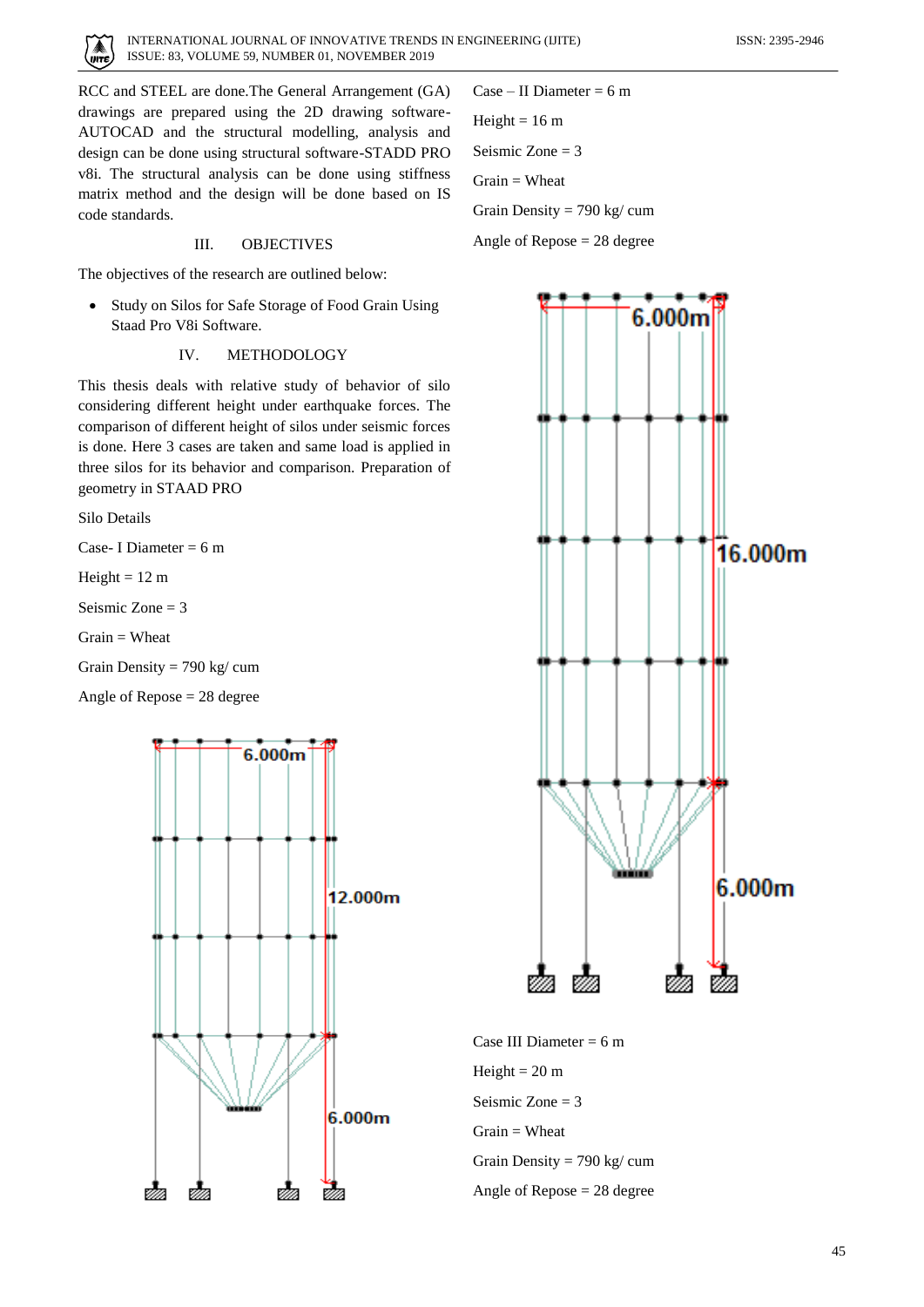





Fig 4.4 Silo (Dia = 7m & Ht = 17.6m)

# V. RESULTS

**5.2.1 Displacement Comparison Graph Silo Max X**

|                                         |       | Silo 6m Dia 12m Ht   Silo 6m Dia 16m Ht | Silo 6m Dia 20m Ht |
|-----------------------------------------|-------|-----------------------------------------|--------------------|
| Max Displacement in X Direction (in mm) | 5.806 | 6.711                                   | 7.775              |



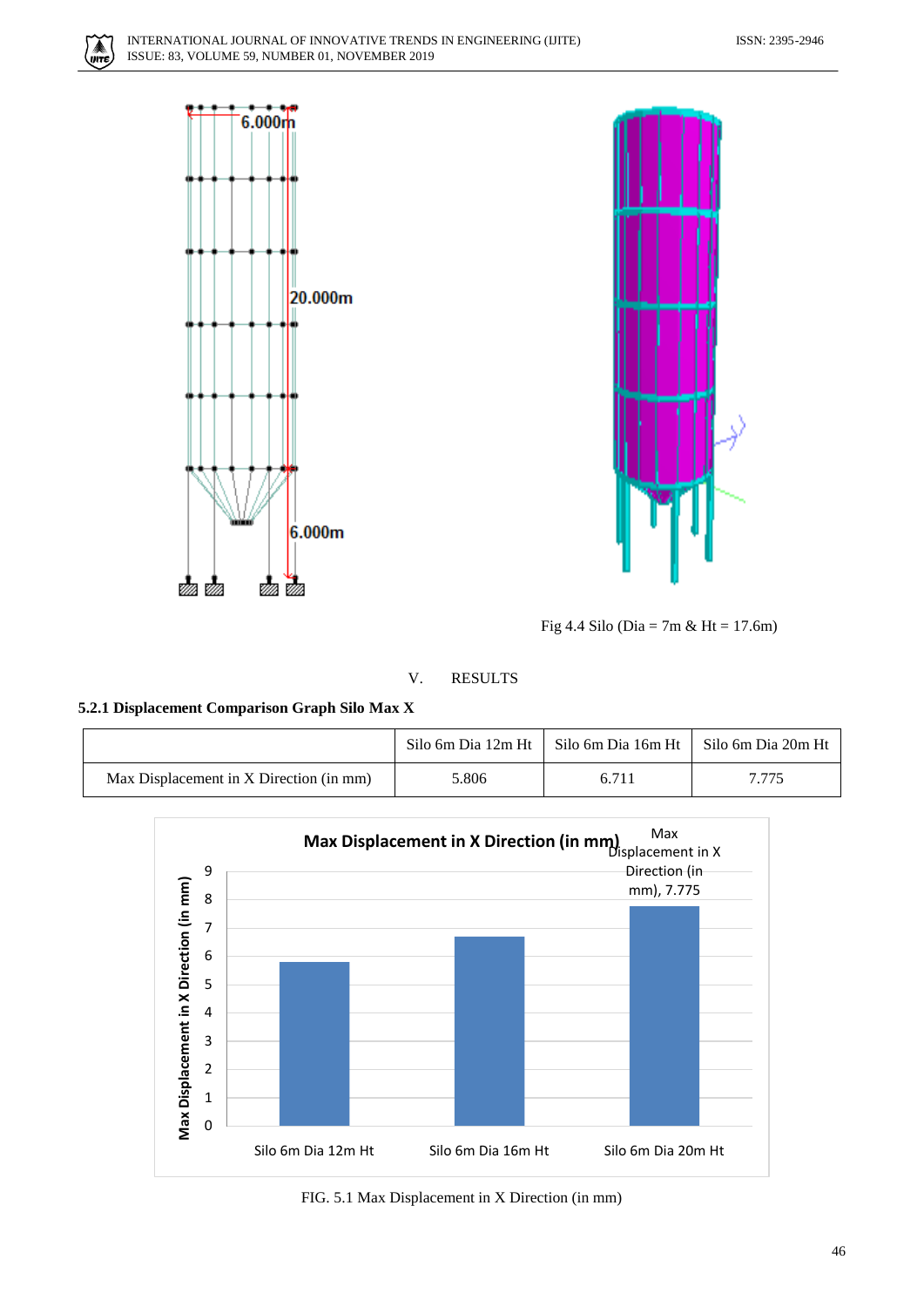

# **5.2.1 Displacement Comparison Graph Silo Max Y**

|                                         | Silo 6m Dia 12m Ht 1 | Silo 6m Dia 16m Ht | Silo 6m Dia 20m Ht |
|-----------------------------------------|----------------------|--------------------|--------------------|
| Max Displacement in Y Direction (in mm) | 0.095                |                    | 0.186              |



FIG. 5.1 Max Displacement in Y Direction (in mm)

## **5.2.1 Displacement Comparison Graph Silo Max Z**

|                                         | Silo 6m Dia 12m Ht | Silo 6m Dia 16m Ht | Silo 6m Dia 20m Ht |
|-----------------------------------------|--------------------|--------------------|--------------------|
| Max Displacement in Z Direction (in mm) | 5.806              | 6.711              | 7.775              |



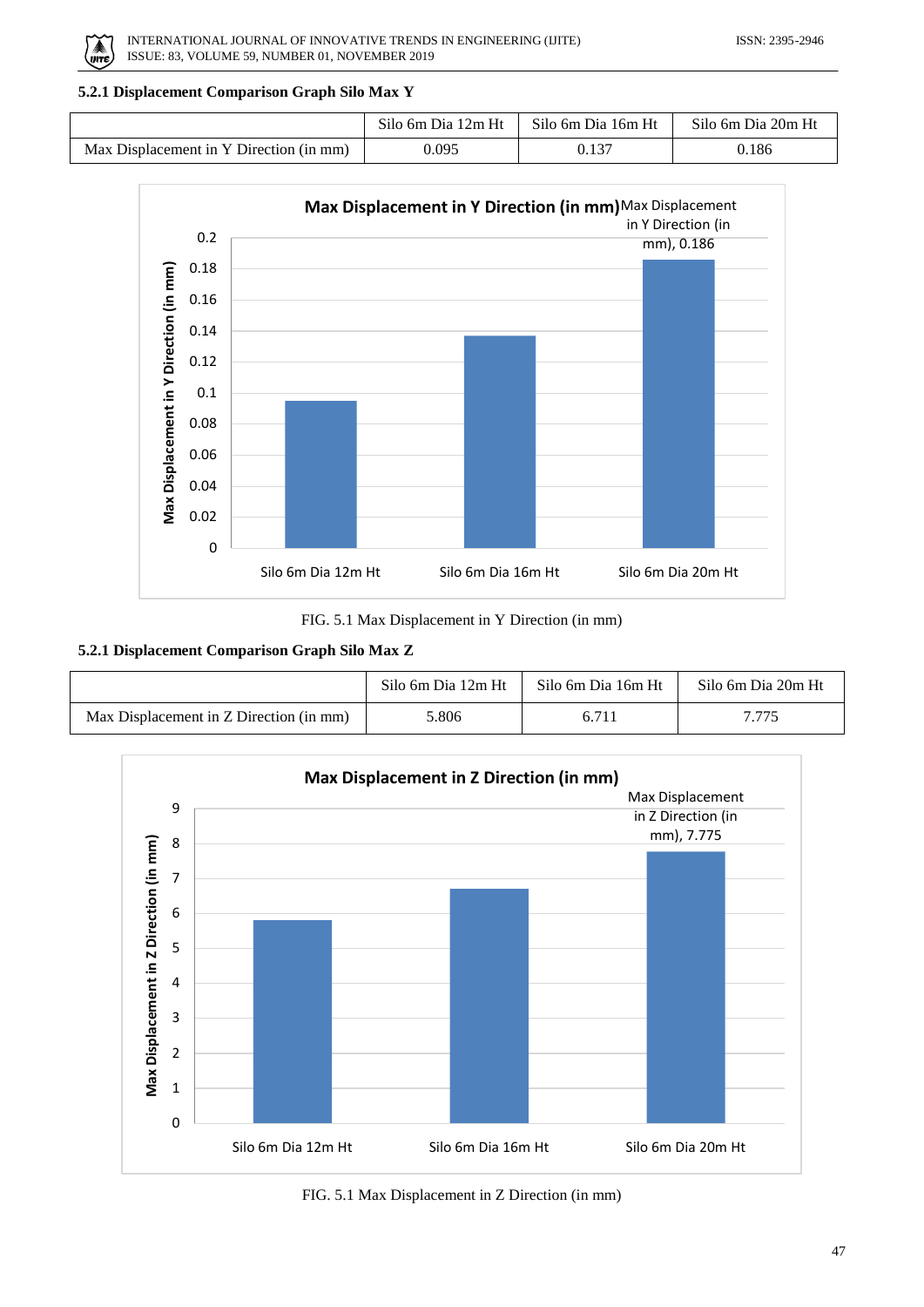

# **5.2.2 Comparison of Max Beam Force in X Direction (in KN) at different Height of Silos**

|                                       |         | Silo 6m Dia 12m Ht   Silo 6m Dia 16m Ht   Silo 6m Dia 20m Ht |         |
|---------------------------------------|---------|--------------------------------------------------------------|---------|
| Max Beam Force in X Direction (in KN) | 695.519 | 695.519                                                      | 695 519 |



**5.2.2 Comparison of Max Beam Force in Y Direction (in KN) at different Height of Silos**

|                                       |        | Silo 6m Dia 12m Ht   Silo 6m Dia 16m Ht   Silo 6m Dia 20m Ht |        |
|---------------------------------------|--------|--------------------------------------------------------------|--------|
| Max Beam Force in Y Direction (in KN) | 18.171 | 18.488                                                       | 18.794 |

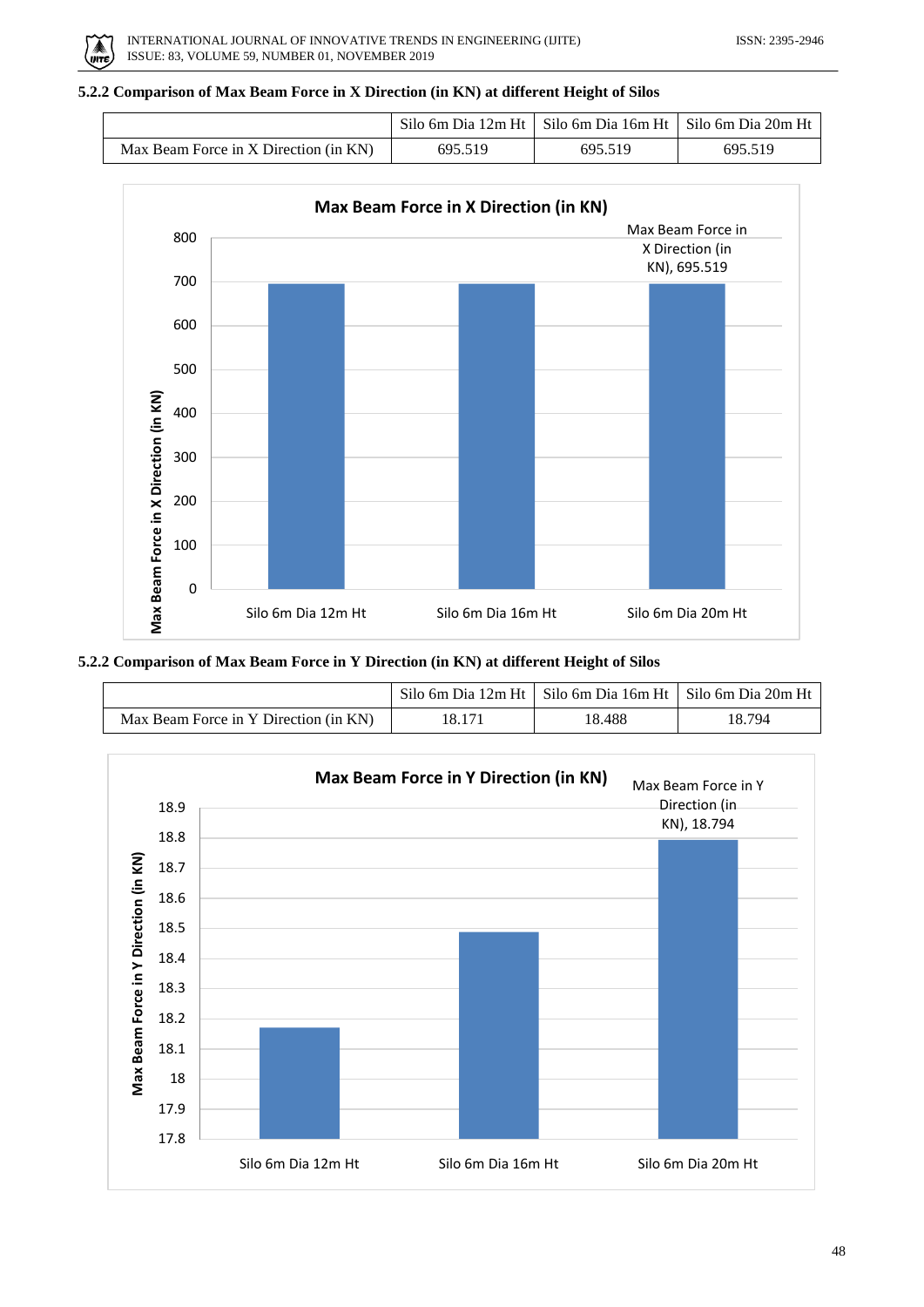

# **5.2.2 Comparison of Max Beam Force in Z Direction (in KN) at different Height of Silos**

|                                       | Silo 6m Dia 12m Ht | Silo 6m Dia 16m Ht | Silo 6m Dia 20m Ht |
|---------------------------------------|--------------------|--------------------|--------------------|
| Max Beam Force in Z Direction (in KN) | 8.996              | 9.029              | 9.044              |



# **5.2.2 Comparison of Max Mooment in X Direction (in KN-m) at different Height of Silos**

|                              |       | Silo 6m Dia 12m Ht   Silo 6m Dia 16m Ht   Silo 6m Dia 20m Ht |       |
|------------------------------|-------|--------------------------------------------------------------|-------|
| Moment in Mx (in KNm)<br>Max | 2.014 | 2.069                                                        | 2.105 |

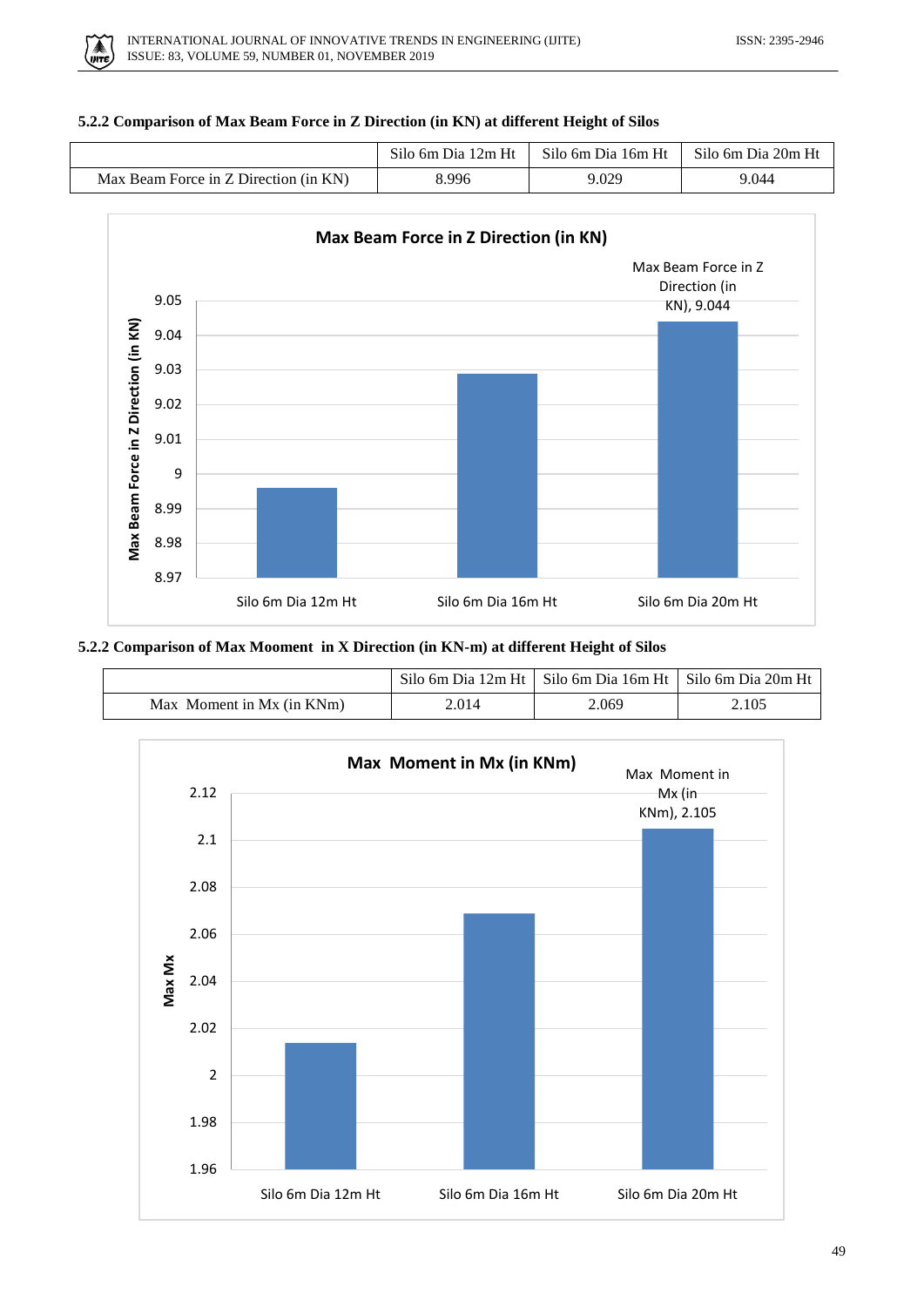

# **5.2.2 Comparison of Max Mooment in Y Direction (in KN-m) at different Height of Silos**

|                           |        | Silo 6m Dia 12m Ht   Silo 6m Dia 16m Ht   Silo 6m Dia 20m Ht |        |
|---------------------------|--------|--------------------------------------------------------------|--------|
| Max Moment in My (in KNm) | 25.337 | 26.284                                                       | 27.074 |



## **5.2.2 Comparison of Max Mooment in Z Direction (in KN-m) at different Height of Silos**

|                           |        | Silo 6m Dia 12m Ht   Silo 6m Dia 16m Ht   Silo 6m Dia 20m Ht |        |
|---------------------------|--------|--------------------------------------------------------------|--------|
| Max Moment in Mz (in KNm) | 26.374 | 27.277                                                       | 28.036 |